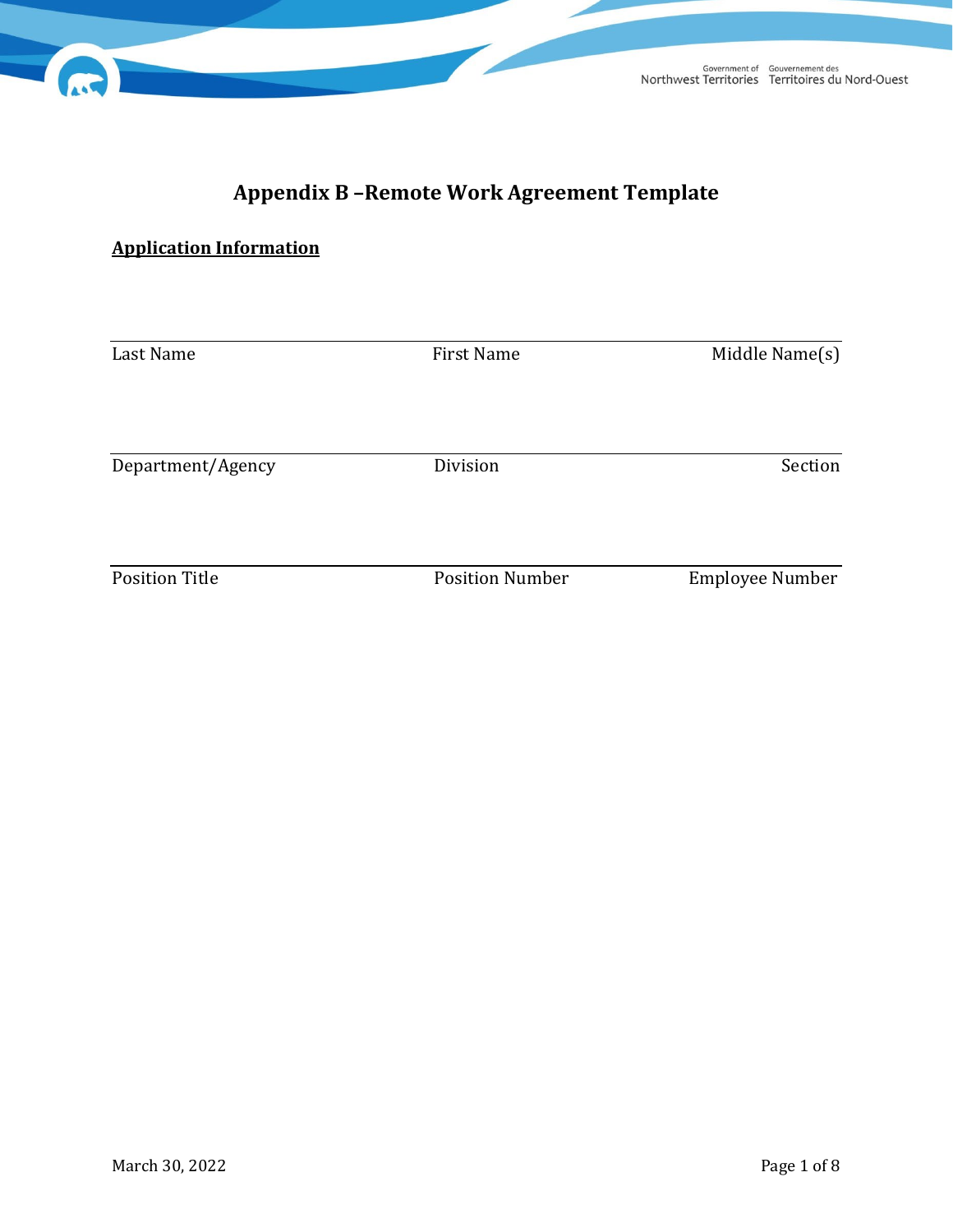

## **Section A: Information Summary**

Effective as of , (hereafter referred to as the  $\mu$  employed as  $\mu$ referred to as the "Employee"), agree to enter into a Remote Work Agreement on an indefinite basis **OR** until , inclusive.

The Government of the Northwest Territories' ("GNWT") Remote Work Policy and Guidelines for Remote Work apply.

An original signed copy of this Remote Work Agreement will be placed in the Employee's personnel file.

#### **Section B: Review of Specific Conditions by the Employee and Employer**

## **1. Location / Contact**

The address of the Remote Work Site is:

\_\_\_\_\_\_\_\_\_\_\_\_\_\_\_\_\_\_\_\_\_\_\_\_\_\_\_\_\_\_\_\_\_\_\_\_\_\_\_\_\_\_\_\_\_\_\_\_\_\_\_\_\_\_\_\_\_\_\_\_\_\_\_\_\_\_\_.

The telephone number that the Employee will be accessible through while at the Remote Work Site is: \_\_\_\_\_\_\_\_\_\_\_\_\_\_\_\_\_\_\_\_\_\_\_\_\_\_\_\_\_\_\_\_\_\_\_\_\_\_\_\_\_\_\_\_\_\_\_.

*Note: If the information about the Remote Work Site location is not known, the location can be added at a later date. If the Remote Worksite address changes, the employee must notify the supervisor at the earliest opportunity.* 

#### **2. Work Schedule**

The Employee's work schedule will be as follows:

| <b>Sunday</b> | <b>Monday</b> | <b>Tuesday</b> | Wednesday | <b>Thursday</b> | <b>Friday</b> | Saturday |
|---------------|---------------|----------------|-----------|-----------------|---------------|----------|
|               |               |                |           |                 |               |          |
|               |               |                |           |                 |               |          |
|               |               |                |           |                 |               |          |
|               |               |                |           |                 |               |          |
|               |               |                |           |                 |               |          |

*List hours of work in the appropriate columns. If applicable, include which days will be spent at the Designated Workplace and which will be at the Remote Work Site.*

The Employee should be accessible during the hours indicated on the table referenced above. Any changes to the Employee's schedule must be approved by their Supervisor.

#### **3. Health and Safety Considerations**

a) The Employee agrees to maintain a defined and secure workspace that meets the corporate and departmental occupational health and safety policies and other safety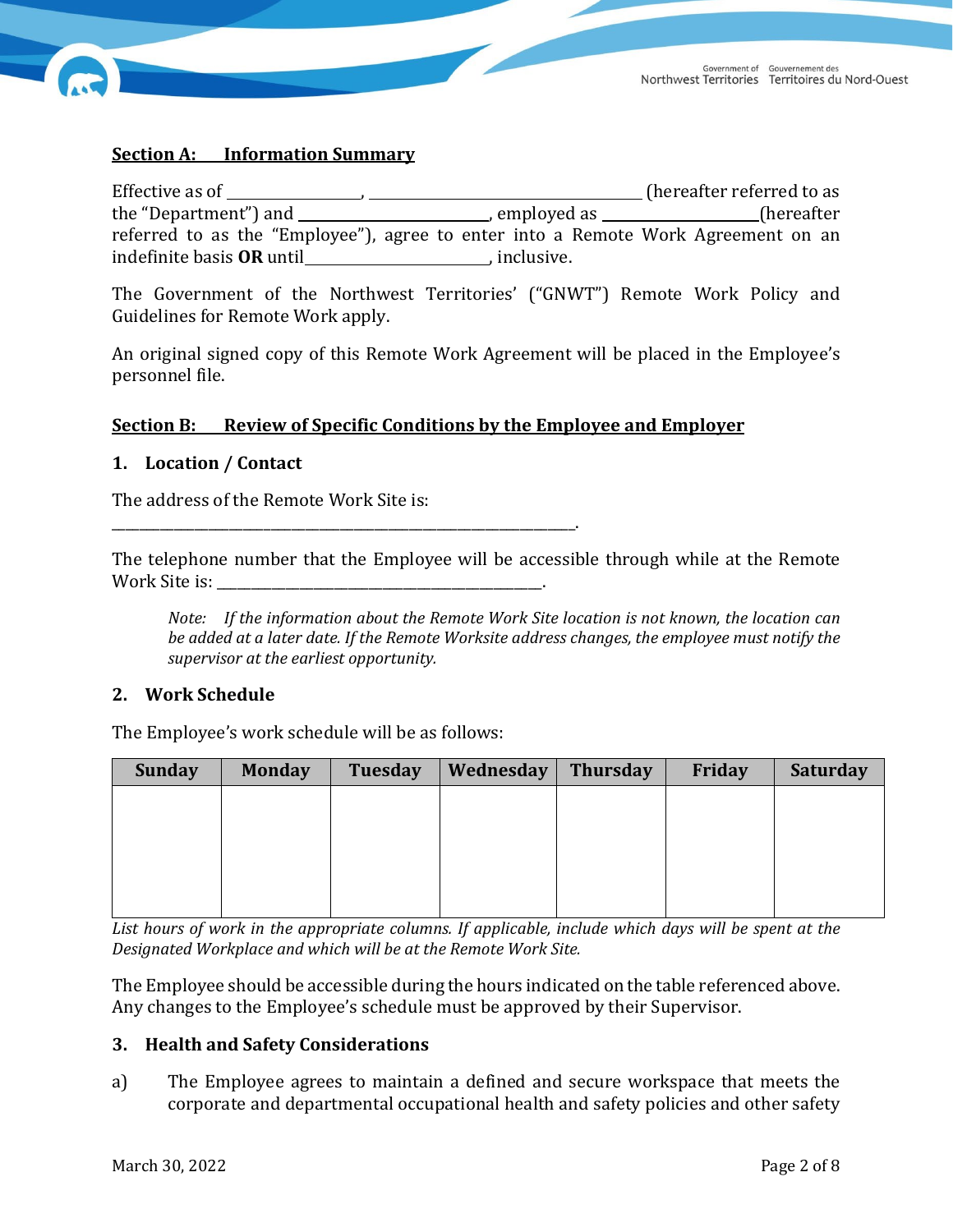

regulations that may apply in the jurisdiction to which they have relocated. A completed Health and Safety Self-Assessment Checklist must be attached to this Agreement.

- b) The Employee agrees to promptly report any work-related injuries to their Supervisor.
- c) The Employee agrees to allow the Employer's Occupational Health and Safety ("OHS") Committee or Workers' Safety and Compensation Commission ("WSCC") representatives to access to the Remote Work Site in the event a safety inspection is required, following a serious incident, a near miss, or as directed by a WSCC Safety Inspector.
- d) The Employee agrees that no work-related appointments or meetings will take place at the Remote Work Site without prior written approval from their Supervisor.
- e) The Employee agrees to complete Remote Worksite Health and Safety Inspections and submit them to their Supervisor for review on a regular basis, as required by the Employer. The Supervisor will review the Inspections and forward them to the appropriate OHS representative.
- f) The Employee is familiar with the WSCC Codes of Practice *Working Alone* document and has, in conjunction with their Supervisor, prepared written procedures for ensuring their safety when working alone. *(if applicable)*

## **4. Care of Dependents and Elders**

To ensure a distraction-free work environment, the Employee will ensure Dependent- and Elder-Care arrangements are in place during hours of work. Should a situation develop where the Employee is unable to make alternate Dependent- or Elder-care arrangements, they will immediately advise their Supervisor to discuss possible options and accommodations.

## **5. Photograph of Remote Work Site**

The Employee agrees to provide a photograph of the proposed Remote Work Site with the Remote Work Health and Safety Self-Assessment Checklist to ensure compliance with relevant occupational, health and safety regulations and policies.

## **6. Insurance and Zoning**

- a) The Employee is responsible for ensuring they have appropriate coverage for the Remote Work Site, and is responsible for any payments of insurance premiums. Employer insurance does not cover personal liability of the Employee or equipment owned by the Employee.
- b) The Employee is responsible for ensuring that the Remote Work Site complies with all relevant zoning regulations.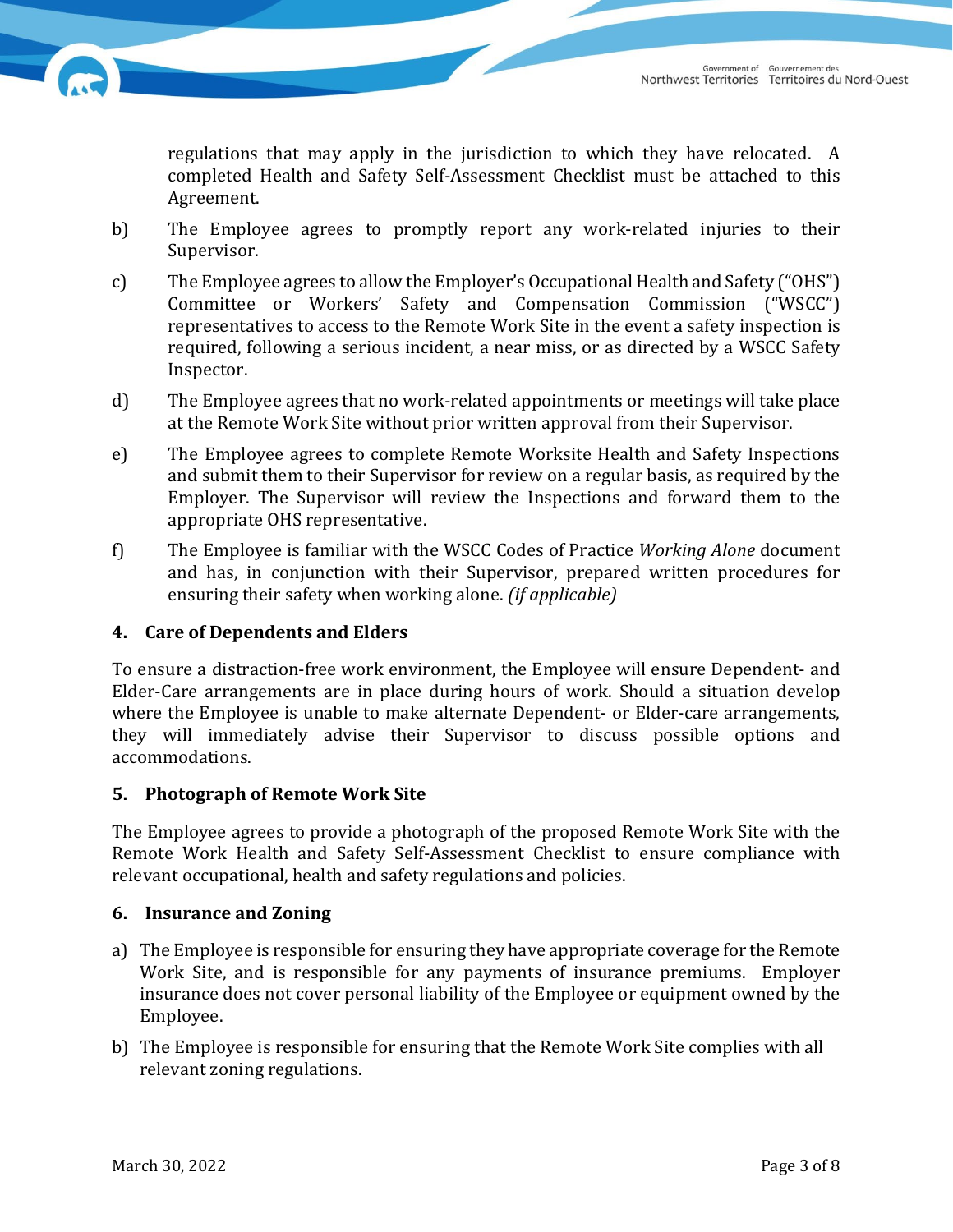

c) The Employer will not be responsible for any non-work-related injuries that may occur at the Remote Work Site. Compensation will be limited to the approved Remote Work schedule only and will be limited to designated Remote Work Site workspace.

## **7. Equipment and Furniture**

All software used by the Employee on Employer computers and handheld devices must be legally acquired and licenced by the Employer, and installed by appropriate Employer personnel. The Department will provide the following equipment:

| Equipment/Furniture | <b>Serial Number</b> |  |  |
|---------------------|----------------------|--|--|
|                     |                      |  |  |
|                     |                      |  |  |
|                     |                      |  |  |
|                     |                      |  |  |
|                     |                      |  |  |
|                     |                      |  |  |
|                     |                      |  |  |
|                     |                      |  |  |
|                     |                      |  |  |
|                     |                      |  |  |
|                     |                      |  |  |
|                     |                      |  |  |
|                     |                      |  |  |
|                     |                      |  |  |
|                     |                      |  |  |
|                     |                      |  |  |
|                     |                      |  |  |

The Employee may be required to bring electronic devices to a GNWT location for service in some circumstances.

All equipment provided for remote work shall remain the property of the Employer. All equipment must be returned upon termination of the Agreement. The Employee is responsible for returning the equipment upon the termination of the Agreement.

The Employee will be responsible for all assets belonging to the Employer and will be responsible for the replacement value of those assets that cannot be accounted for.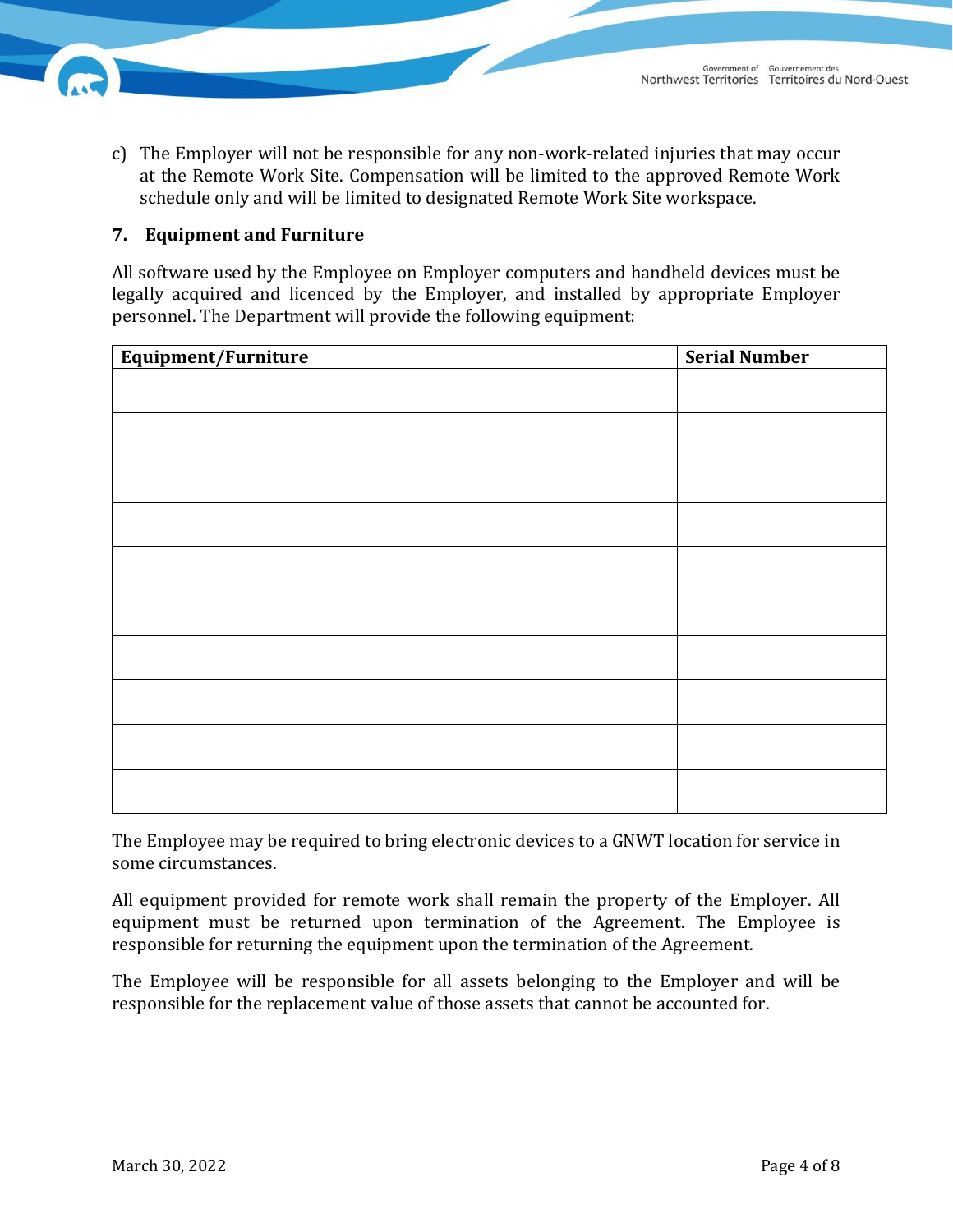

## **8. Security**

The Department and the Employee have discussed and agreed upon security protocols to protect government property, data and communications. Employees must report any incidents of loss, damage or unauthorized access at the earliest opportunity.

The GNWT's information management and information security policies continue to apply including the *[Internet Use Policy,](https://www.fin.gov.nt.ca/en/information-management-and-technology-policy-manual/governance/internet-use-policy#:%7E:text=Internet%20access%20is%20provided%20to,GNWT%20legislation%2C%20policies%20and%20standards.) [Electronic Information Security Policy,](https://www.fin.gov.nt.ca/en/information-management-and-technology-policy-manual/information-security/electronic-information#:%7E:text=The%20Government%20of%20the%20Northwest,environment%20that%20protects%20the%20confidentiality%2C) [Mobile Handheld](https://www.fin.gov.nt.ca/en/information-management-and-technology-policy-manual/mobile-handheld-devices-policy)  [Devices Policy](https://www.fin.gov.nt.ca/en/information-management-and-technology-policy-manual/mobile-handheld-devices-policy)*, and all other relevant policies and guidelines.

## **9. Security Protocols**

*List specific security protocols that the Employee will adhere to during the Remote Work arranagement (ie, Employee will use a locking filing cabinet to store materials; files will be transported to and from the Remote Work Site in a locked briefcase; Employee will dispose of confidential materials using an approved shredding service; Employee will use a secure file transfer when sending confidential materials electronically; Employee shall follow the [Electronic Information Security Standard;](https://www.fin.gov.nt.ca/sites/fin/files/6003.00.27_-_standards_-_electronic_information_security.pdf) etc.)* 

All material and files, whether hard copy or electronic are the property of the Employer and must be returned upon termination of the Remote Work Agreement.

#### **10. Costs and Expenses**

- a) The Department is responsible for paying all reasonable expenses, as determined by the Department, and as required of the position. These costs shall be reimbursed using GNWT-approved procedures for claiming work-related expenses.
- b) Any and all travel expenses incurred by the Employee to personally attend work at the Designated Workplace will be their sole responsibility.
- c) The Employee agrees to assume any additional costs associated with establishing and maintaining the Remote Work Site, which is not limited to but may include renovation costs, connection fees for phone or Internet, and utilities.
- d) If the Employee is required to report to a location away from their Remote Work Site or their Designated Workplace, the Employer is responsible for covering any costs associated with travel. Costs are not to exceed the Duty Travel requirements, as outlined in the Employee's terms of employment, from their Designated Workplace.

#### **11. Employment Policies**

An employee working out of the territory is subject to the same terms and conditions as applied to other GNWT employees as set out in the *[Public Service](https://www.justice.gov.nt.ca/en/files/legislation/public-service/public-service.a.pdf) Act*, the relevant terms of employment and the [Code of Conduct.](https://www.fin.gov.nt.ca/sites/fin/files/resources/codeofconduct.pdf)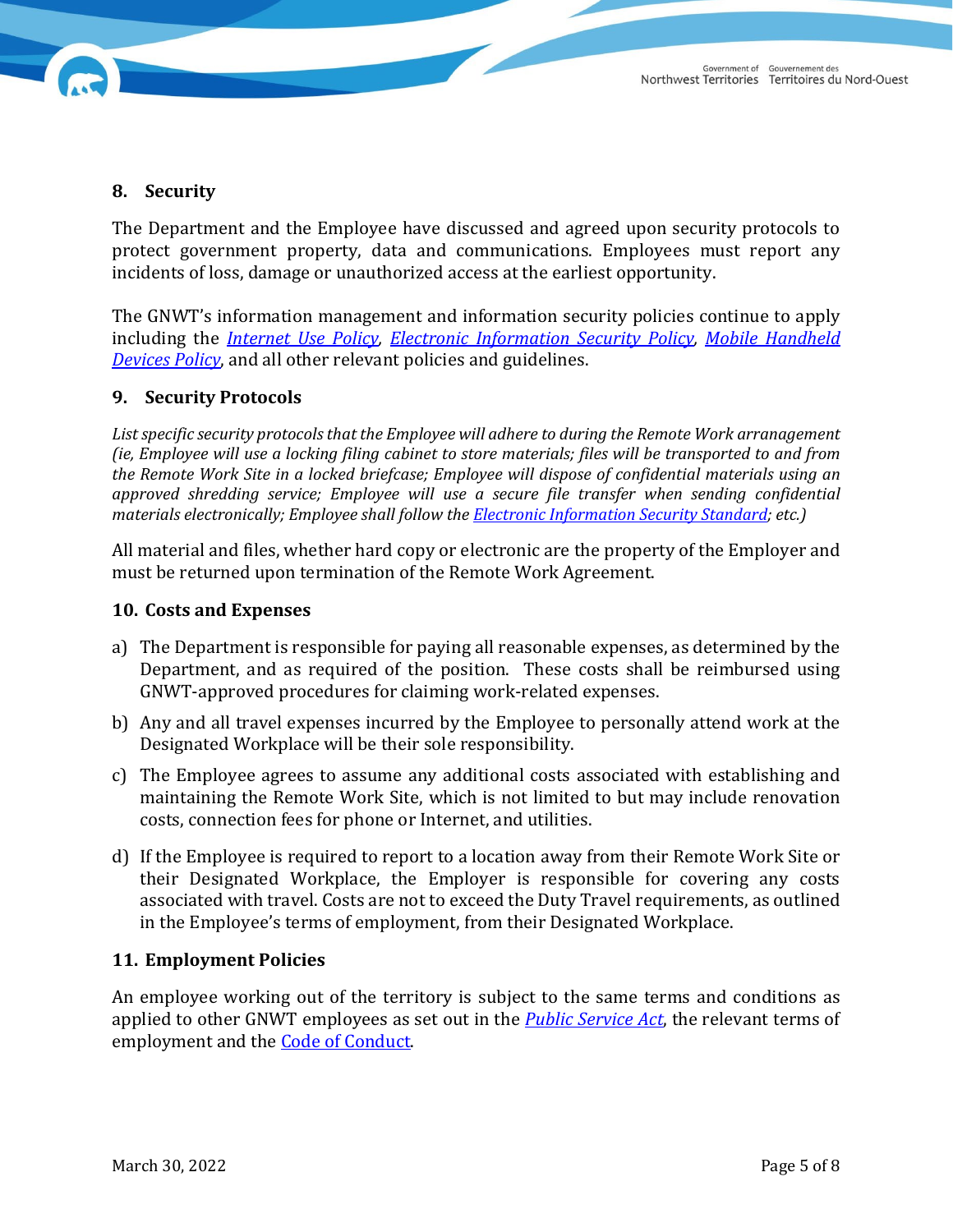

# **12. Additional Conditions**

*Include any regular meetings at which the Employee's attendance is mandatory and who would be responsible for covering the cost of travel to these meetings. Identify how the Employee will maintain the necessary contact with their supervisor, colleagues and clients, including protocols for communication at a distance between coworkers and file sharing arrangements.* 

## **13. Evaluation and Renewal of the Remote Work Agreement**

The Employee's work will continue to be evaluated based on a regular performance plan, taking into account any specific tasks and deliverables outlined in this agreement.

An evaluation of this Agreement will be conducted on a monthly basis for the initial six months that this Agreement is in effect. Thereafter, evaluations will take place on a semiannual basis. This is subject to change at the discretion of the Department.

*Above is an example of a potential evaluation schedule. Alternative evaluation schedules may be followed. Per the Remote Work Guidelines, it is recommended that evaluations take place more frequently at the beginning of the Agreement.*

The Employee and Department must reconfirm on renewal of the Agreement that the Remote Work Site continues to comply with health and safety requirements.

#### **14. Termination of the Remote Work Agreement**

- a) Either party may choose to terminate the Remote Work Agreement upon two weeks' prior written notice, or earlier if both parties provide consent, except where the Department has cause to order immediate termination of employment or this Remote Work Agreement.
- b) At the conclusion of the Remote Work Agreement, the Employee must return to work at the Designated Workplace unless otherwise stated.
- c) Notwithstanding the above, the Agreement automatically terminates if the Employee transfers to or accepts a new position.
- d) Upon termination of the Agreement all property belonging to the GNWT must be returned within 30 days.
- e) Should the Employer provide the above-noted notice of termination of the Remote Work Agreement, the Employee will be required to return to the Designated Workplace to perform the duties of the position. Should the Employee fail to return to the Designated Workplace within 60 days of the notice of the termination of the Remote Work Agreement being delivered, the Employee shall be deemed to have resigned from the position, thus ending the employment relationship effective the day notice of refusal to return is provided or upon the 61st day, whichever is earlier.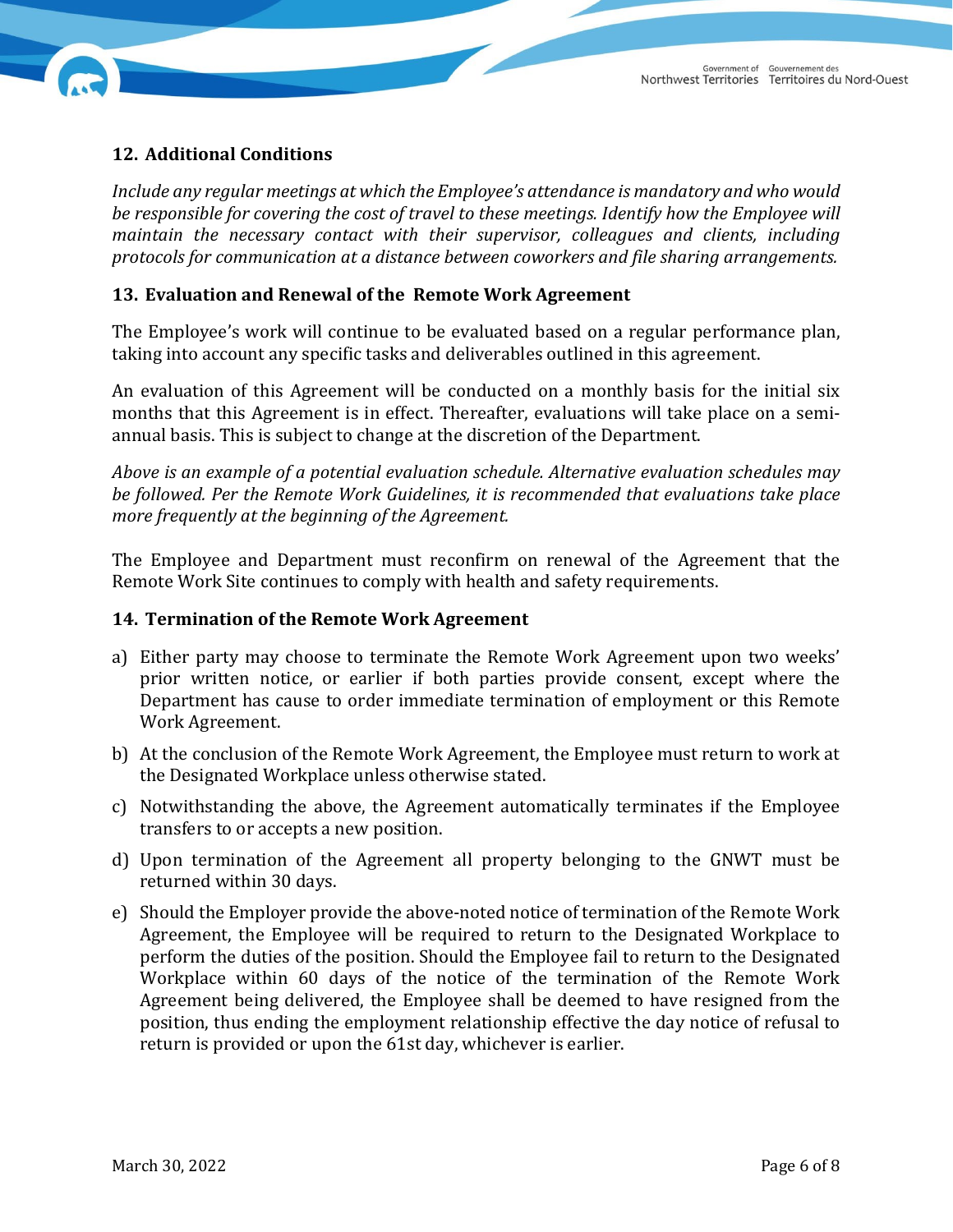



## **15. Legislative and Other Related Authority**

The *Public Service Act* and Regulations, relevant policies, and Collective Agreement apply to employees working remotely. The Employee agrees to abide by all government/department policies, collective agreements, procedures and legislation, including but not limited to the confidentiality of clients, department information and documentation.